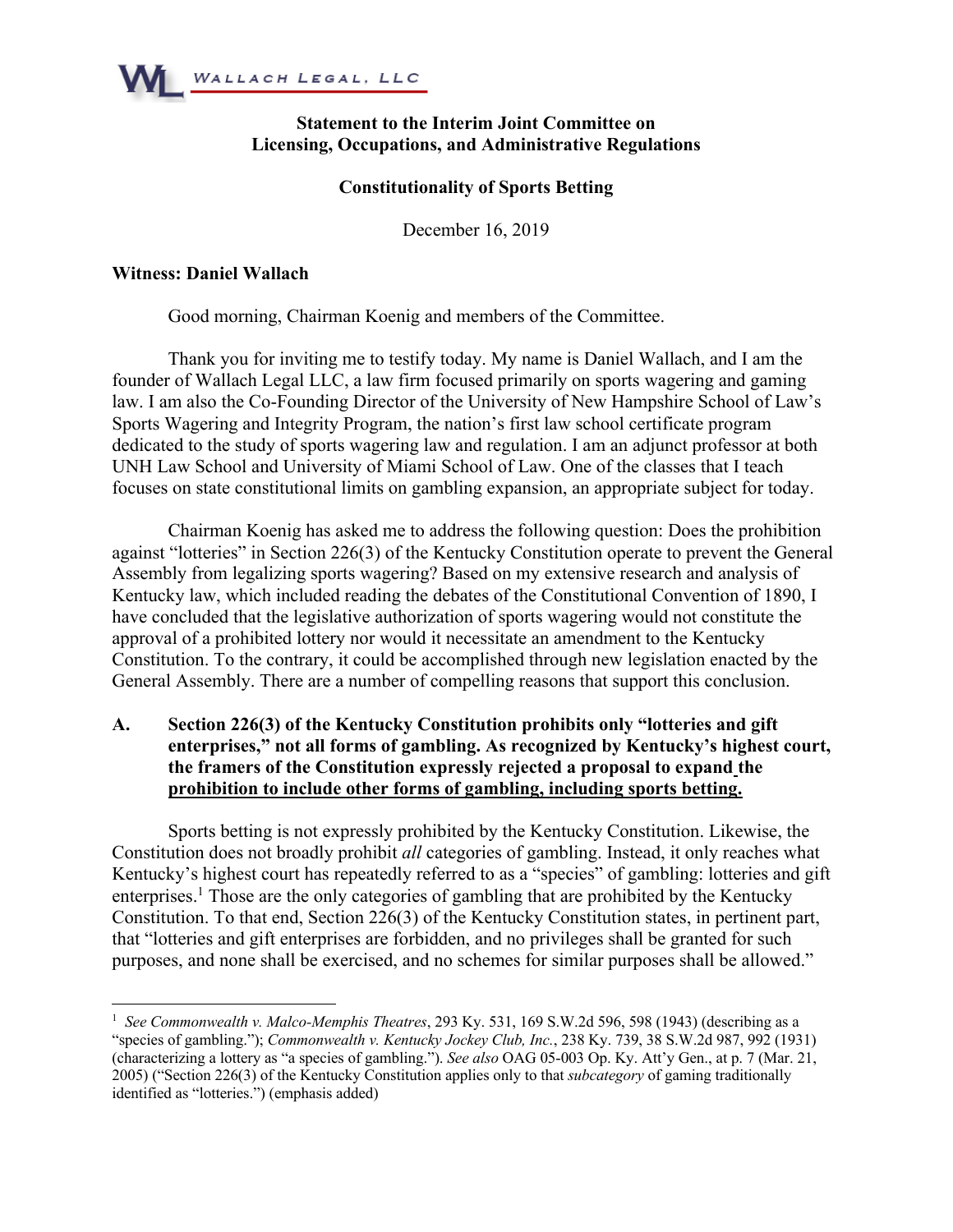

So, what does the term "lotteries" mean in the context of Section 226, which was enacted back in 1892?<sup>2</sup> That term is not defined in the Constitution. For guidance, we must look to the debates surrounding the Constitutional Convention of 1890 for evidence of the framers' intent. *See Kentucky Jockey Club*, 38 S.W.2d at 992 ("The terms used are to be construed according to their meaning *at the time of the adoption of the Constitution* rather than at any other time.") (emphasis added); *Posey v. Commonwealth,* 185 S.W.3d 170, 192 (Ky. 2006) ("'It is a familiar aid in the interpretation of a provision of a constitution to examine the proceedings of the convention. If they clearly reveal the purpose of the particular provision the debates will be accepted as an indication of [their] meaning.'") (quoting *Barker v. Stearns Coal & Lumber Co.*, 287 Ky. 340, 152 S.W.2d 953, 956 (1941); *Talbott v. Pub. Serv. Comm'n*, 291 Ky. 109, 163 S.W.2d 33, 35 (1942) ("If there were any doubt as to the intent in this respect, it would be dissipated by reading the debates of the constitutional convention."); *Stickler v. Higgins*, 269 Ky. 260, 106 S.W.2d 1008, 1013 (1937) ("[T]he constitutional debates when consulted clearly indicate that no such interpretation was within the purpose or intention of the convention.").<sup>3</sup>

A review of the debates of the constitutional convention of 1890 reveals that the framers discussed the scope and breadth of Article 226's prohibition against "lotteries." As shown in those debates, the subject of sports betting came up as part of a proposed amendment to expand Section 226 to include "*all species of gambling*" – rather than just confining it to lotteries. *See Kentucky Jockey Club*, 38 S.W.2d at 993 (recounting the history behind the enactment of Section 226); *see also* Debates, Ky. Constitutional Convention of 1890, Vol. I, pp. 1173-75 [included in meeting packet] (indicating that Delegate John Thompson Funk proposed to add the following language "*Nor any other species of gambling or gaming*" to the eventually-enacted section which read "Lotteries and gift enterprises are forbidden, and no privileges shall be granted for such purposes and none shall be exercised, and no schemes for similar purposes shall allowed.").

In proposing the amendment, Delegate Funk stated that he believed "[i]f one class of gambling is wrong, every other class of gambling is equally wrong. If it is the object of this Convention to stop one form of gambling, it is nothing but right and proper that the Convention should in the Constitution prohibit all." *Id.* at 1173. Drawing a clear distinction between lotteries and other forms of gambling, Delegate Funk cautioned the other convention delegates that "if [they] adopt this lottery clause, and [only] prohibit lotteries, [they would] simply [be] prohibiting gambling in one form and countenancing it in another. I believe that gambling in any form is wrong." *Id.* He added that "[i]f you are going to put down one class of gambling, let us put it all down. Do not say to one class of people. 'You shall not gamble,' and then to another class of people 'Go on with your gambling. One form is just as harmful to another." *Id.* at 1173-74.

<sup>2</sup> *Commonwealth v. Malco-Memphis Theatres*, 293 Ky. 531, 169 S.W.2d 596, 597 (1943)

<sup>&</sup>lt;sup>3</sup> See also Kentucky Jockey Club, 38 S.W.2d at 993 (stating that "it is proper to resort to [the debates of the constitutional convention] in order to ascertain the purpose sought to be accomplished by a particular provision where the language employed leaves the meaning in doubt."); *Agric. & Mech. Coll. v. Hager*, 121 Ky. 1, 87 S.W. 1125, 1128 (1905) ("Still another aid to a proper interpretation of the section is open to us; that is, a recourse to the debates of the constitutional convention. . . . [T]hey may properly be consulted in arriving at the meaning of doubtful phrases."); *Todd v. Johnson*, 99 Ky. 548, 36 S.W. 987, 993 (1896) ("[I]t is competent for us to look at contemporary interpretation, and to examine the debates of the convention framing the constitution. Though these by no means will be taken as an exclusive guide, they will serve in arriving at a proper conclusion.").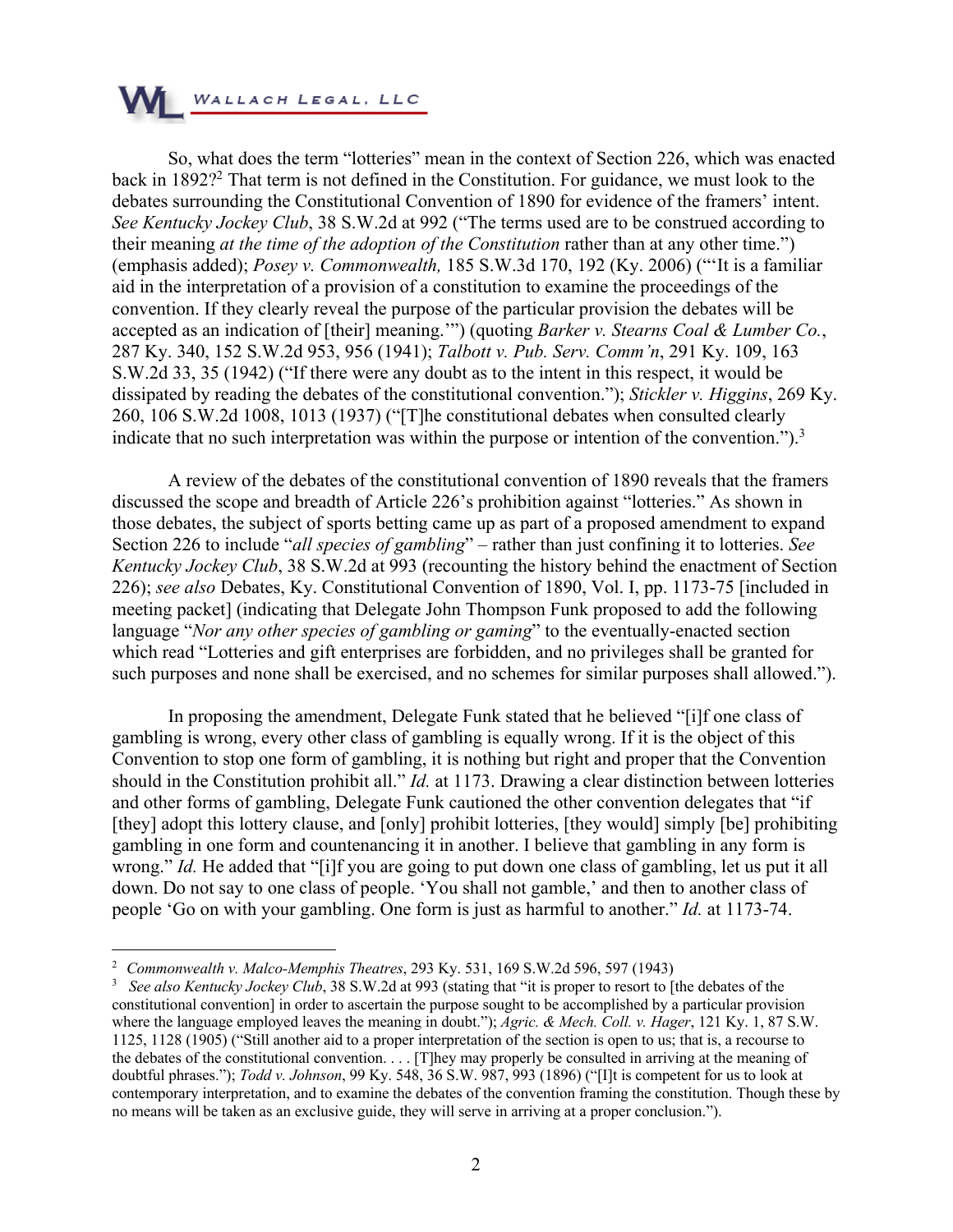

Crucially, when asked by another delegate if his proposed amendment covered betting on horse races (referred to in the debates as "betting upon the speed of horses"), Funk responded that it was his purpose to forbid "[a]ll species of gambling and all games of chance in every conceivable form." *Kentucky Jockey Club*, 38 S.W.2d at 993 (citing Vol. 1, Debates of the Constitutional Convention, p. 1172). Among the "species of gambling" that he indicated would be constitutionally prohibited under his proposed amendment was **sports betting** – which he called "**betting on baseball**." *See* Debates, Ky. Constitutional Convention of 1890, Vol. I, at p. 1174 [included in meeting packet]. Or, as he glibly put it, "I have tried to cover them all." *Id.*

The proposed amendment – which would have included a ban on "all species of gambling," including sports betting – was rejected by a 52-38 vote. See Vol. 1, *Debates of the Constitutional Convention*, p. 1175. In *Kentucky Jockey Club*, the Court of Appeals characterized the rejection of the broader amendment as "indicating that it was the intention of the Convention not to include in section 226 anything but lotteries of the type familiar at the time." 38 S.W.2d at 993. As the Court of Appeals noted, the framers were targeting a very specific lottery threat – "*the sale of lottery licenses*." *Id.*; OAG 05-003 Op. Ky. Att'y Gen., at p. 7 (Mar. 21, 2005) ("the debates between the framers of the Constitution lay bare their intention to address a specific and easily identifiable problem, the sale of lottery licenses, when they drafted Section 226. They were aware that existing statutory laws made other types of gambling illegal when they rejected the amendment offered to broaden the lottery prohibition to all forms of gambling.").

Since the framers were targeting only a limited problem– *i.e*., the sale of lottery licenses – the Court of Appeals stated that "[i]t did not occur to any one during that period that betting on races, elections, or *similar forms of wagering* constituted a lottery." *Id.*(emphasis added). Thus, for nearly a half century after the adoption of Section 226, "the General Assembly and the Court of Appeals have proceeded upon the general understanding that the whole subject of betting and gaming was within the power of the Legislature to prohibit, regulate, or classify, prohibiting in part and permitting in part, according to its view of the public policy to be enforced." *Id.* at 993- 94.

This led the Court of Appeals to conclude in *Kentucky Jockey Club* that "[g]aming, betting and lotteries are **separate and distinct things in law and fact**, and have been recognized consistently as calling for different treatment and varying penalties." *Id.* at 994 (emphasis added) (noting that "the distinctions are well developed, clearly marked, and in most instances rigidly maintained.").

Based on the limited reach of Section 226, the Court of Appeals refused to strike down statutory provisions which had allowed pari-mutuel betting on horse races. In doing so, the parameters of legislative authority were delineated by Kentucky's then-highest court as follows:

That all forms of gambling are evil and characterized by vicious tendencies does not alter the fact of *the individuality of each type*. We are unable . . . to declare that the section of the Constitution condemning lotteries was understood by the people who adopted it as outlawing betting upon horse races, by the pari-mutuel system, *or the other forms of betting*. It was then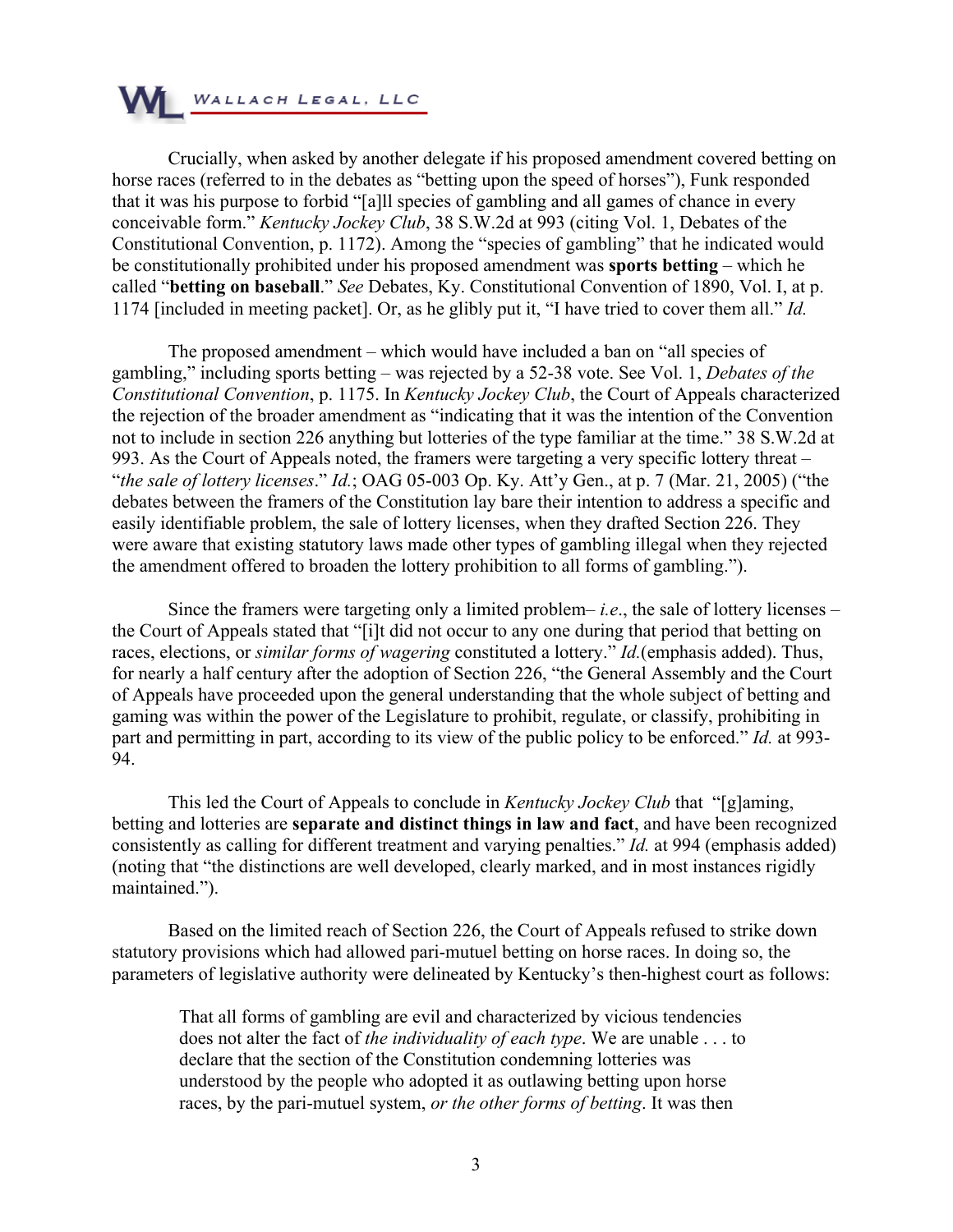

understood, and has been the accepted opinion that *the subjects of betting and gaming were within the absolute control of the police power, possessed by the Legislature*. It is the duty and function of the Legislature to discern and correct evils, and evils within that power are not limited to some definite injury to public safety or morals, but embrace the removal of obstacles to a greater public welfare.

#### *Id.* (emphasis added).

Although more than 85 years have passed since the *Kentucky Jockey Club* opinion was entered, it still provides the most thoughtful and relevant analysis of the questions at hand. As the Kentucky Attorney General has observed, "[c]ase law on the issue since that time, and up to the most recent published decision in 1971, has continued to recognize that the prohibition of 'lotteries' under Section 226(3) of the Kentucky Constitution applies only to that subcategory of gaming traditionally identified as 'lotteries.' Such lotteries are generally characterized by the purchase of a card or ticket which entitles the holder to a prize should, purely by chance or lot, the numbers, letters, or symbols on the ticket match a winning combination. These types of games are known by many names, bingo, beano, keno, and lotto, as well as in slang references such as 'numbers games.'" OAG 05-003 Op. Ky. Att'y Gen., at p. 7 (Mar. 21, 2005)

In sum, as made clear by the debates surrounding the Constitutional Convention of 1890, the relevant Kentucky case law (including the *Kentucky Jockey Club* decision), and advisory opinions from the state's attorney general, the following constitutional conclusions can easily be drawn:

- 1) The term "lotteries," as used in Section 226, is "separate and distinct" from other forms of gambling, including sports betting and pari-mutuel betting on horse races;
- 2) The constitutional prohibition on "lotteries" is to be read narrowly;
- 3) The object of Section 226 was simply to prohibit the sale of "lottery licenses," and not reach "other forms of gambling" (for which there were already statutory prohibitions on the books);
- 4) Other forms of gambling were intentionally excluded from this prohibition;
- 5) The framers of the Constitution even considered a proposed amendment that would have expanded the reach of Section 226 to include sports betting, but rejected it;
- 6) Hence, there is no constitutional barrier to the legalization of sports betting; and
- 7) The legislature is free to legalize sports betting through the enactment of a statutory regime.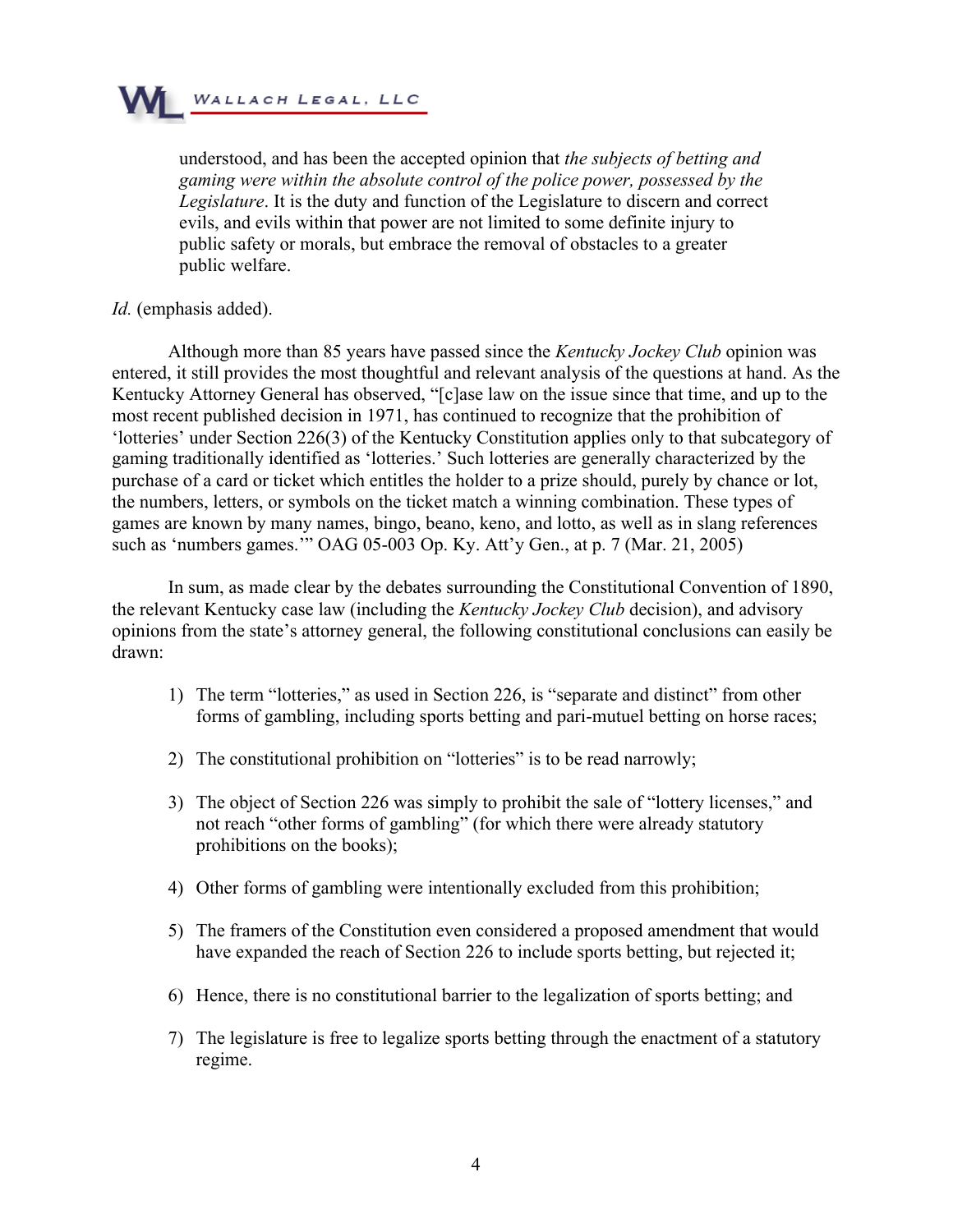

# **B. Sports betting is not a constitutionally-prohibited lottery because lotteries are games of chance, whereas wagering on sports requires a substantial amount of skill to be successful.**

While Kentucky's Constitution distinguishes lotteries from other forms of gambling, the Constitution itself does not define the term "lottery." Kentucky courts have described a lottery as "a *species* of gambling," defining it as a "scheme for the distribution of prizes or things of value *purely by lot or chance* among persons who have agreed to pay consideration for the chance to share in the distribution." *Otto v. Kosofsky*, 476 S.W.2d 626, 629 (Ky. Ct. App. 1971) (emphasis added). As Kentucky's Attorney General observed, "the case law is clear; to be a 'lottery' the winner must be chosen *purely by chance*." OAG 05-003 Op. Ky. Att'y Gen., at p. 7 (Mar. 21, 2005) (observing that "[i]n the early 1890's, when the current Kentucky Constitution was drafted and adopted, it is clear that the drafter's understanding of a lottery was a system in which players wager that a particular number will be selected in a *random drawing*.") (emphasis added)

By contrast, wagering on sporting events is widely considered to be a *contest of skill*, requiring substantial skill and knowledge to succeed. In other words, it is the anthesis of a random-chance lottery. This is amply supported by a number of state attorney general opinions. For example, in a 1991 advisory opinion, West Virginia's attorney general concluded that "the amount of skill involved in sports betting places this form of gambling outside the parameters of a lottery." W. Va. Op. Atty. Gen. (W.Va.A.G.), 1991 WL 628003, at \*5 (Jan. 8, 1991).

Making an obvious comparison to random-chance lotteries, the West Virginia attorney general declared that [i]t would be naïve to believe that teams or players are chosen merely on the basis of their names, mascots, jersey colors or numbers." *Id.* Instead, the attorney general observed that "those who bet on sports usually take into consideration past records, who has the home field advantage, and a myriad of other factors that may influence the outcome of the event." *Id.*

In particular, the attorney general recognized that "statistics and other materials pertinent to sporting events are readily available for those who wish to study them and then place an informed bet using reason and judgment." *Id.* at \*5-6. Drawing upon this array of information, "[t]he person making the bet is utilizing his knowledge about the sporting activity in order to enhance his chance of winning." *Id.* at \*6. The use of such knowledge, the attorney general declared, "is the employment of skill." Therefore, the advisory opinion concluded that "sports betting does not fall within the state's constitutional prohibition against lotteries." *Id.*

Other states have likewise concluded that sports betting is not an impermissible lottery, with New York's attorney general declaring that sports betting involves "*substantial" (not slight skill*)," including "the exercise of a bettor's judgment in trying to . . . figure out the point spreads," whereas lotteries are decided by random chance. *See* 1984 N.Y. Op. Atty. Gen., Formal; Opinion 84-F1, at pp. 1, 8 & 10 (N.Y.A.G. 1984), available at 1984 WL 186643 (emphasis added).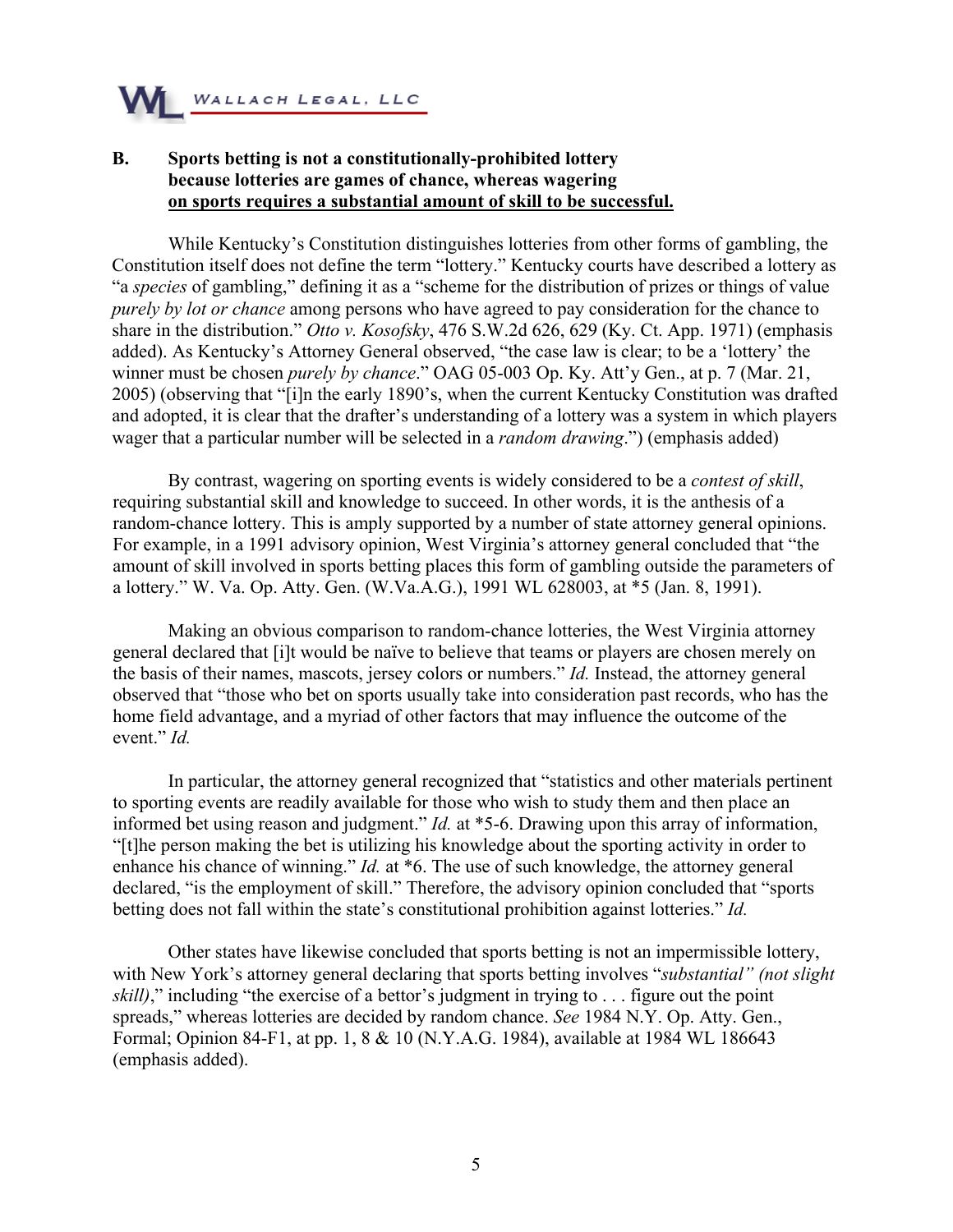

Michigan's attorney general reached the same conclusion, opining that "*correctly predicting the outcome of sporting events does not constitute a 'lottery*.'" Mich. Op. Atty Gen. 367, 1990 WL 525920, at \*1 (Aug. 17, 1990) (emphasis added). He noted that the Michigan Supreme Court "has consistently held that, because sports wagering activities involve at least some degree of skill on the part of the person placing the wager, such activities do not satisfy the 'chance' element, and, accordingly do not constitute a 'lottery' under Michigan law." *Id*.

Two recent attorney general opinions are also especially noteworthy.

In August 2018, Colorado's attorney general issued an advisory opinion concluding that sports betting is not a lottery that is subject to the restrictions in article XVIII, section 2 of the Colorado Constitution "because participants are able to exercise sufficient skill in selecting their wagers such that chance is not the 'controlling factor' in an award." Colorado Atty. Gen. Op No. 18-02, at pp. 5-6 (August 2, 2018). The attorney general explained that "sports bettors use skill to choose who they believe will win a sporting event or whether some sub-event will occur (such as a point spread or the outcome of a particular portion of an event). In selecting their bets, today's sports bettors have so much information available to them. This information includes schedules; team records, players' past performance data; past head-to-head data; injury reports; facility conditions; weather conditions; and more." *Id*. at pp. 6-7. The attorney general concluded that "[b]ecause a bettor can exercise skill in reviewing this information and selecting a wager, the element of chance is not the controlling factor in commercial sports betting." *Id.* at p. 7.

In December 2018, Tennessee's attorney general opined that some sports bets, such as "a contest that involves entrants placing bets on the outcome of an individual professional baseball game" would "appear to fall outside the parameters of Tennessee's lottery prohibition," citing the predominance of skill needed to succeed at sports betting. *See* Tenn. OAG Opinion No. 18- 48, at p. 3. (Dec. 14, 2018). The attorney general explained that "persons who bet on such a game have a multitude of available sources of information to aid them in placing informed bets." *Id.* at 4.

Both of these states have recently enacted laws authorizing sports wagering.

To that same point, it's notable that of the 19 states that legalized sports betting since the fall of PASPA, at least *eight* have constitutional bans against lotteries.<sup>4</sup> Yet, there has not been a single challenge made to any of these state laws on the basis that their state-authorized sports wagering systems are somehow in violation of their own state constitutional ban on lotteries. Nor can there be. Such an assertion would be belied by the clear distinction between "skill-dominant" sports wagering and "random-chance" lotteries, and by the opinions of multiple state attorney generals.

The conclusion that sports wagering activities do not fall within the definition of a "lottery" is buttressed by federal law. Several federal statutes exclude sports wagering from the

<sup>4</sup> *See, e.g.*, Ark. Const., art. 19, § 14; Col. Const., art. 18, § 2; Del. Const., art. II, § 17; Mont. Const., art. III, 9; N.Y. Const., art. I, § 9; Oregon Const., art. 15, § 4; R.I. Const., art. 6, § 15; Tenn. Const., art. XI, § 5.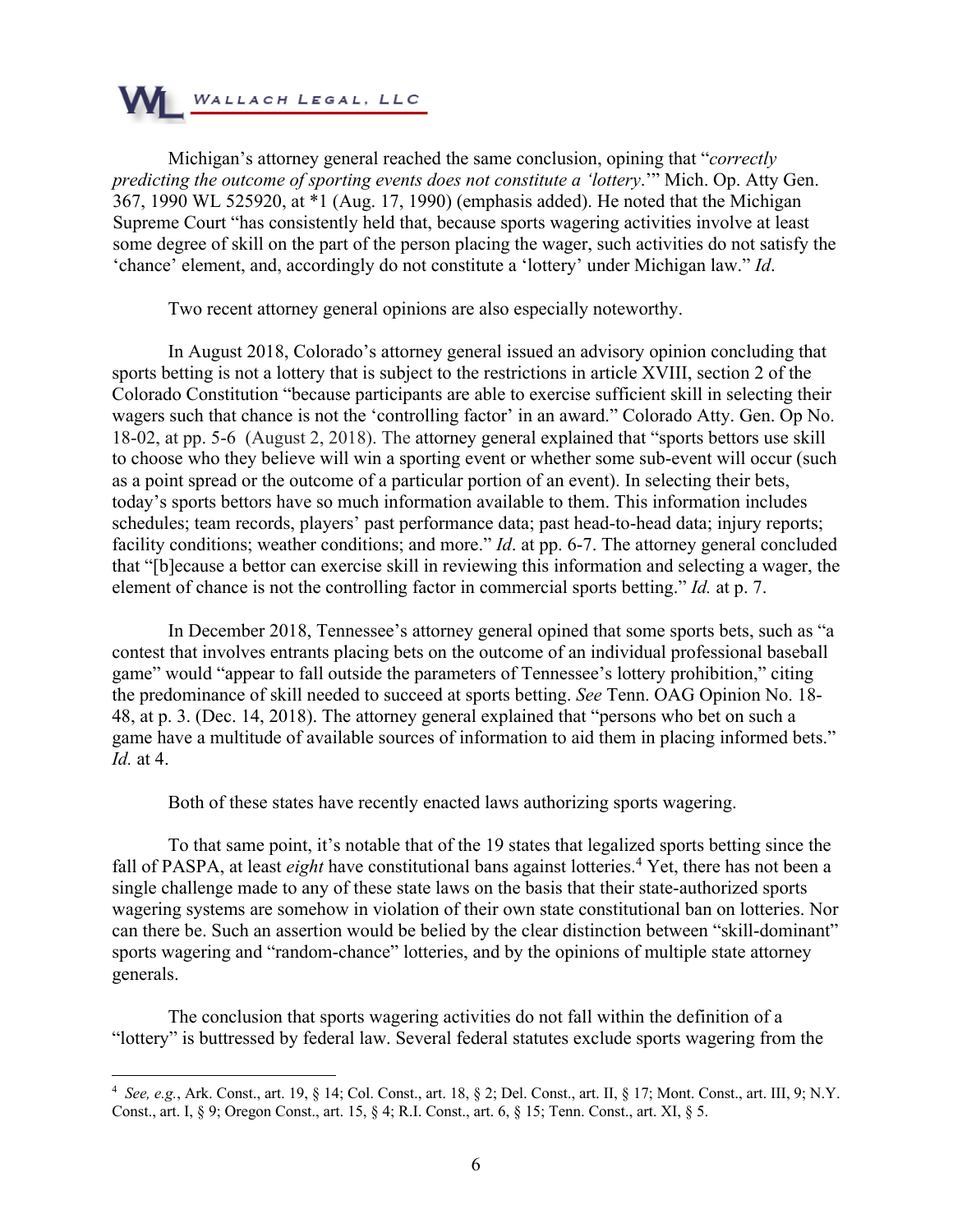

definition of a "lottery." For example, in 18 U.S.C. §§ 1301 through 1340, Congress has prohibited interstate mailings and broadcasts of lottery advertisements. In an effort to accommodate those states which have established state-operated lotteries, however, Congress has created a limited exemption from these prohibitions in 18 U.S.C. § 1307(a) for a "lottery conducted by a State acting under the authority of State law." Subsection (d) of that section defines the term "lottery," for purposes of that exemption, as follows: "[f]or the purposes of this section 'lottery' means the pooling of proceeds from the sale of tickets or chances and allotting those proceeds or parts thereof by chance to one or more chance takers or ticket purchasers. '*Lottery' does not include the placing or accepting of bets or wagers on sporting events or contests*." (emphasis added)

Likewise, in the Interstate Transportation of Wagering Paraphernalia Act, which prohibits the distribution of wagering paraphernalia or other devices in interstate or foreign commerce for use in illegal gambling activities, Congress created an exemption for state-operated lotteries conducted under state law and expressly excluded sports wagering from the meaning of the term "lottery." *See* 18 U.S.C. § 1953(d)(4)(B) ("[T]he term "lottery" . . . does not include the placing or accepting of bets or wagers on sporting events or contests.").

Consistent with the above, federal law enforcement authorities have also asserted that wagering on sporting events requires a substantial amount of skill. In a 2012 case, the U.S. Department of Justice explained that "[s]ports bettors have every opportunity to employ superior knowledge of the games, the teams and players involved in order to exploit odds that do not reflect the true likelihoods of the possible outcomes." *United States v. Dicristina*, 886 F. Supp. 2d 164, 229 (E.D.N.Y. 2012), *rev'd on other grounds*, 726 F.3d 92 (2d Cir. 2013).

Finally, because of the obvious similarity between betting on horse racing and betting on sports, it is helpful to look at various cases involving horse racing. And the outcome is the same. "Most states with a constitutional or statutory prohibition against lotteries that have considered whether betting on horse races constitutes a lottery have determined that they do not." Tenn. OAG Opinion No. 18-48, at p. 3 (Dec. 14, 2018).<sup>5</sup> As explained by Tennessee's attorney general:

> Courts have generally reasoned that chance does not control the outcome of horse races because the skill of the jockey and the condition, speed, and endurance of the jockey's horse are all factors that affect the result of the race. Moreover, bettors on horse races have sources of information that they may review before placing their bets. This information includes not only data on the actual race, but also previous records on the past performance of the jockeys and the horses. These sources allow the bettor to exercise his

 $<sup>5</sup>$  In a footnote, the Tennessee attorney general cited more than 15 judicial decisions, including from Kentucky's</sup> highest court, as standing for the proposition that horse race betting does not constitute a prohibited lottery. *Id.* at p. 3 & n. 4. In *Kentucky Jockey Club*, the Court of Appeals reviewed the issue of whether pari-mutuel legislation was an unconstitutional lottery. The court found, based on Kentucky's constitutional history, that horse race betting was not a lottery. 38 S.W.2d at 993-94. *See also Otto*, 476 S.W.2d at 628-29 ("*Kentucky Jockey Club* held that parimutuel betting at race tracks to be a form of gambling not prohibited by Section 226 of the Constitution.").